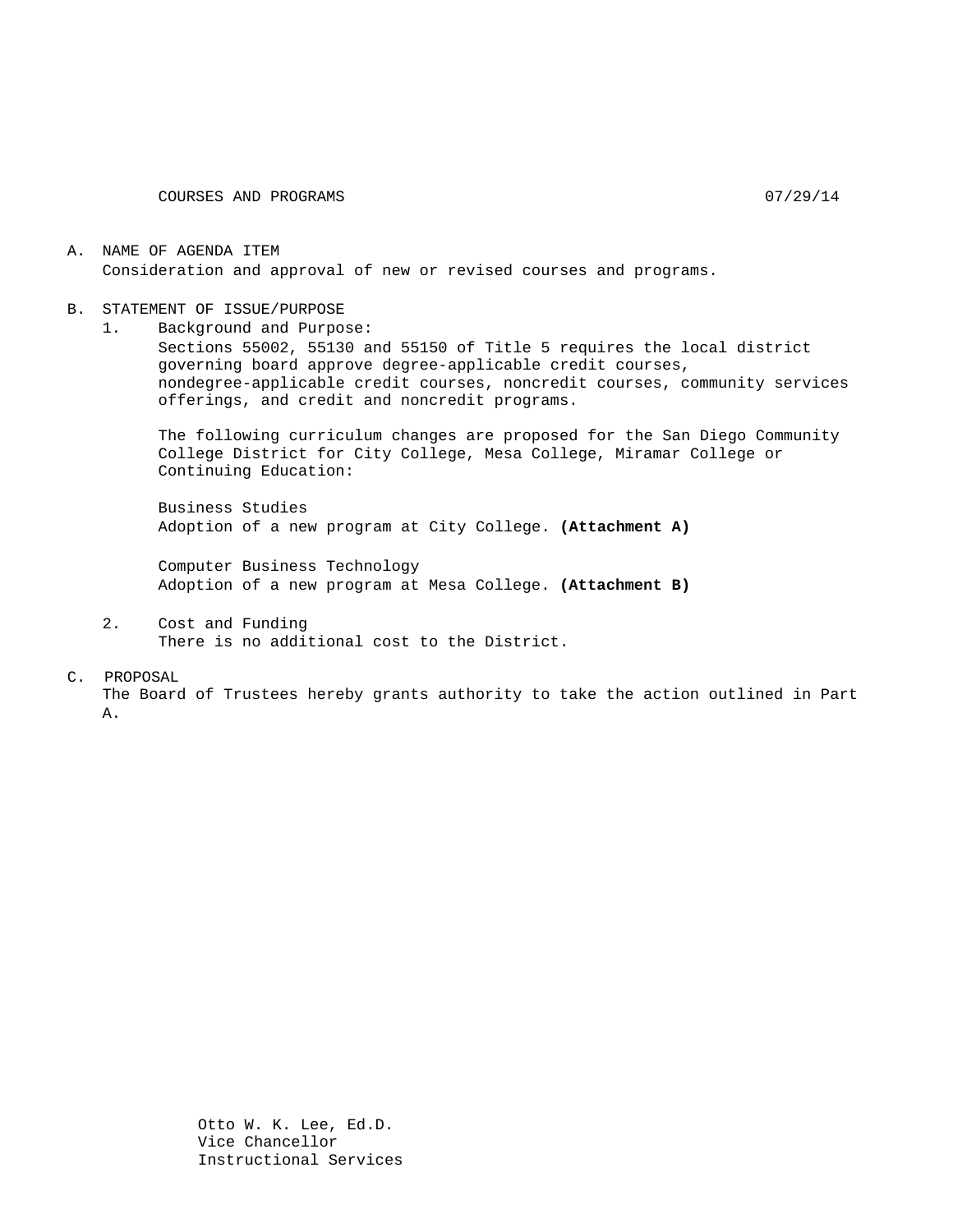Pursuant to Section 78016 of the Education Code, the following is a program review summary: Certificate of Achievement Accounting Technician Program

| A.        | Labor Market Information <sup>1</sup> : | The annual average number of persons employed in the<br>Accounting Technician program area is 14,650 in the 2013<br>employment year. Approximately 489 new job openings are<br>projected through 2010-2020. |
|-----------|-----------------------------------------|-------------------------------------------------------------------------------------------------------------------------------------------------------------------------------------------------------------|
| <b>B.</b> | Duplication <sup>2</sup> :              | None.                                                                                                                                                                                                       |
| C.        | Effectiveness <sup>3</sup> :            | Program area OR the projected enrollment of 40 for the 2014-<br>2015 year in the new program area.                                                                                                          |

- 1. California Employment Development Department Industry Employment Data; California Employment Development Department Labor Market Information Division Report titled "2010-2020 Occupations With the Most Openings."
- 2. College catalogs and websites.
- 3. City College Departmental Enrollment Tallies.

### **ACTION**

Adoption of a new program at City College.

Proposed new program at City College:

# **Certificate of Achievement Accounting Technician**

| <b>Courses Required for the Major:</b> | Units |
|----------------------------------------|-------|
| ACCT 102 Basic Accounting3             |       |
| ACCT 120 Federal Income Tax 3          |       |
| ACCT 121 California Income Tax 1       |       |
| ACCT 128A Small Business Accounting -  |       |
|                                        |       |
| ACCT 128B Small Business Accounting -  |       |
|                                        |       |
| <b>ACCT 150 Computer Accounting</b>    |       |
|                                        |       |

**Total Units = 13**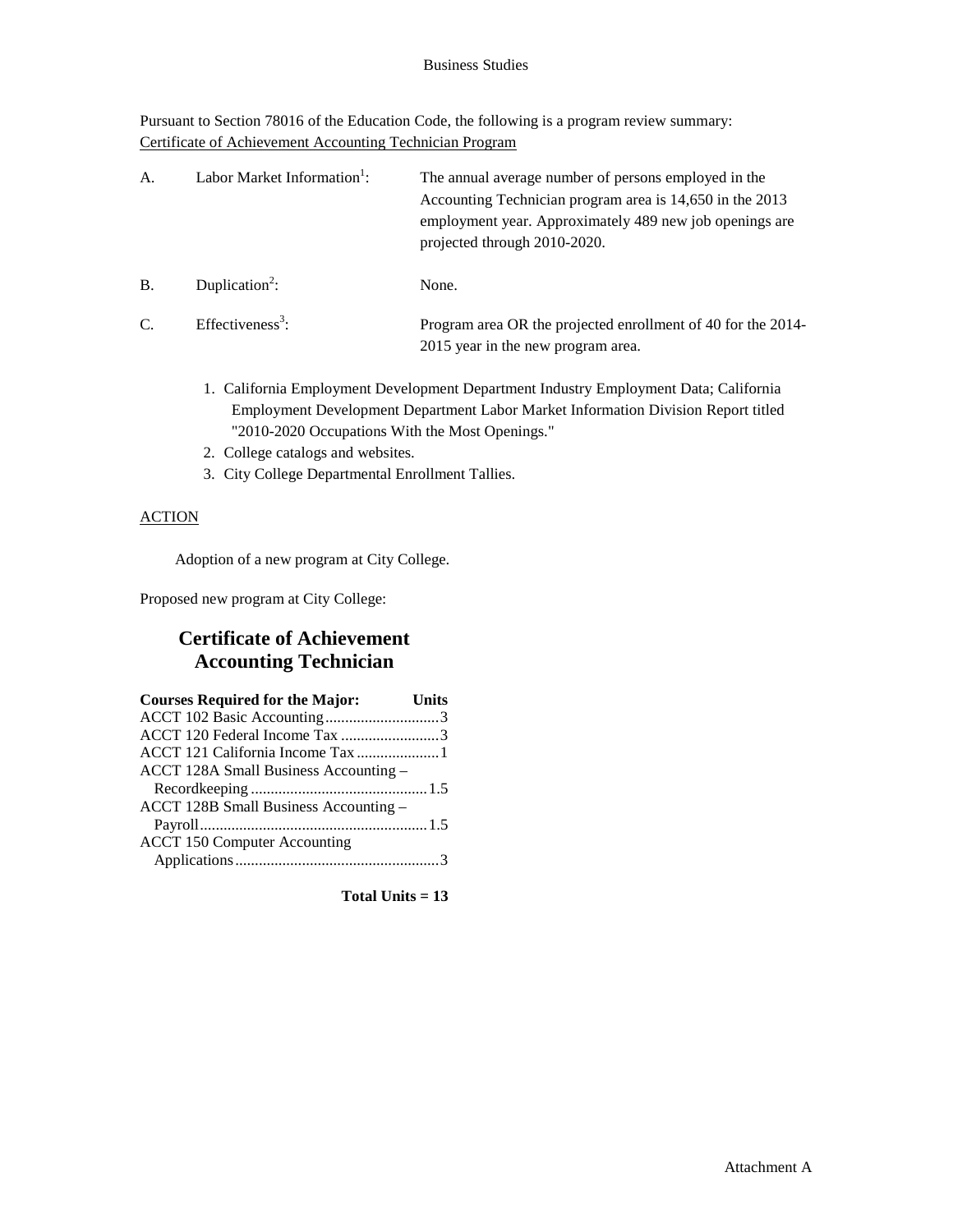Pursuant to Section 78016 of the Education Code, the following is a program review summary: Certificate of Achievement General Office Clerk Program

| А. | Labor Market Information <sup>1</sup> : | The annual average number of persons employed in the<br>General Office Clerk program area is 36,000 in the 2013<br>employment year. Approximately 6,140 new job openings<br>are projected through 2010-2020. |
|----|-----------------------------------------|--------------------------------------------------------------------------------------------------------------------------------------------------------------------------------------------------------------|
| B. | Duplication <sup>2</sup> :              | None.                                                                                                                                                                                                        |
| C. | Effectiveness <sup>3</sup> :            | Program area OR the projected enrollment of 10 for the 2014-<br>2015 year in the new program area.                                                                                                           |

- 1. California Employment Development Department Industry Employment Data; California Employment Development Department Labor Market Information Division, Report titled "2010-2020 Occupations With the Most Openings."
- 2. 2013-14 catalogs; websites for Region 10 Community Colleges.
- 3. San Diego Mesa College Departmental Enrollment Tallies.

### **ACTION**

Adoption of a new program at Mesa College.

Proposed new program at Mesa College:

# **Certificate of Achievement General Office Clerk**

| <b>Courses Required for the Major:</b> Units |  |
|----------------------------------------------|--|
| CBTE 095 Keyboarding Skill Development or    |  |
| CBTE 101 Basic Computer Keyboarding1         |  |
| CBTE 120 Beginning Microsoft Word2           |  |
| CBTE 161 Learning the Internet1              |  |
| <b>CBTE 164 Introduction to Microsoft</b>    |  |
|                                              |  |
| CBTE 180 Microsoft Office 3                  |  |
| CBTE 205 Records Management 3                |  |
| CBTE 211 Office Administration3              |  |

**Total Units = 14**